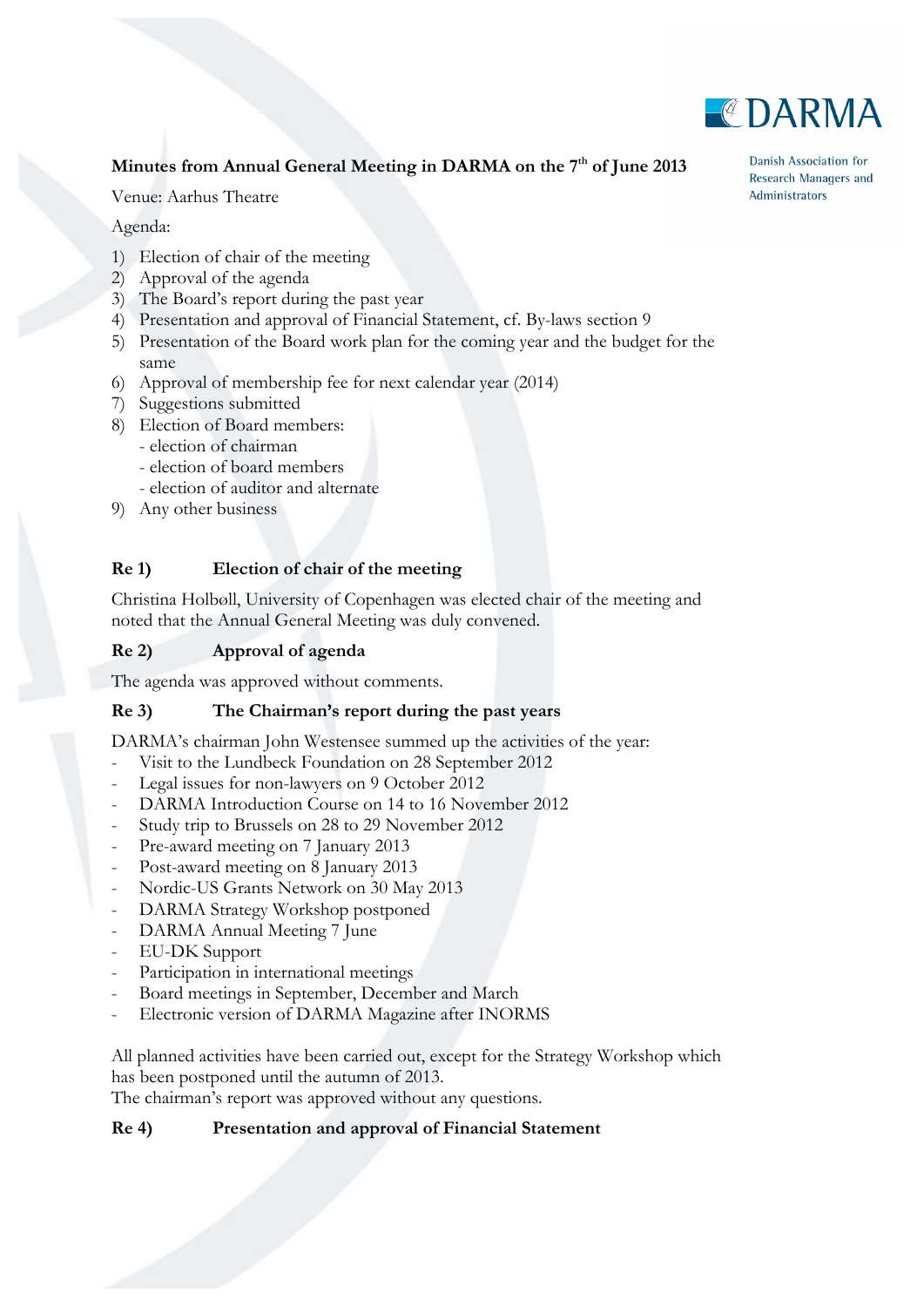

**Danish Association for Research Managers and** Administrators

The chairman John Westensee presented the Financial Statement. The auditor has approved and signed the Financial Statement without any comments.

### **Re 5) Presentation of the Board work plan for the coming year and budget for the same**

The Board has the following suggestions to activities for the coming year:

- October Strategy Workshop in Copenhagen
- November Study tour to Brussels
- December/January Study tour to the UK
- May Nordic-US Grants network meeting in Stockholm
- June 2-day DARMA Annual Meeting in Copenhagen
- October 2014 Study tour to California
- Network of managers (first meeting in the autumn)
- Develop cooperation with Research Indicator Network and Nordic organisations

Marianne Gauffriau, University of Copenhagen said a few words about Research Indicator Network. The participants in the network come from different institutions. The purpose of the network is to exchange ideas and experience between peers and to provide inspiration for the daily work with research indicators. The network has 68 members. Both Research Indicator Network and DARMA could benefit from cooperation. John Westensee has checked the by-laws of DARMA and nothing precludes cooperation with Research Indicator Network.

The audience had the following comments:

- The cooperation with Research Indicator Network is important, because the performance indicators in research administration will be important.
- To the question about an introduction course, John Westensee replied that this will be conducted every 18 months, so it will actually be held again in the spring of 2014.
- There was a wish for new pre-award and post-award meetings as conducted by Annedorte Vad in January 2013.
- It is a good idea to have a 2-day annual meeting in 2014; we would then have time enough for break-out sessions.
- If we have subgroups in DARMA it would be easier to target information. John Westensee mentioned that extra money could be spent on improving the website since there was room for this in the budget.
- We could also put our presented tools on the website.
- It would be a good idea if DARMA showed interest in "full cost".
- It was suggested to set aside funding for symbolic support for participation in e.g. INORMS. But this is up to the DARMA board to decide this.
- Many consultants are in a self-managing group. It would be nice to have a place for them to discuss things.

John Westensee encouraged the members of DARMA also to come up with ideas to the Board during the year.

The General Assembly approved the budget with applause.

**Re 6) Approval of membership fee for the coming calender year (2014)**